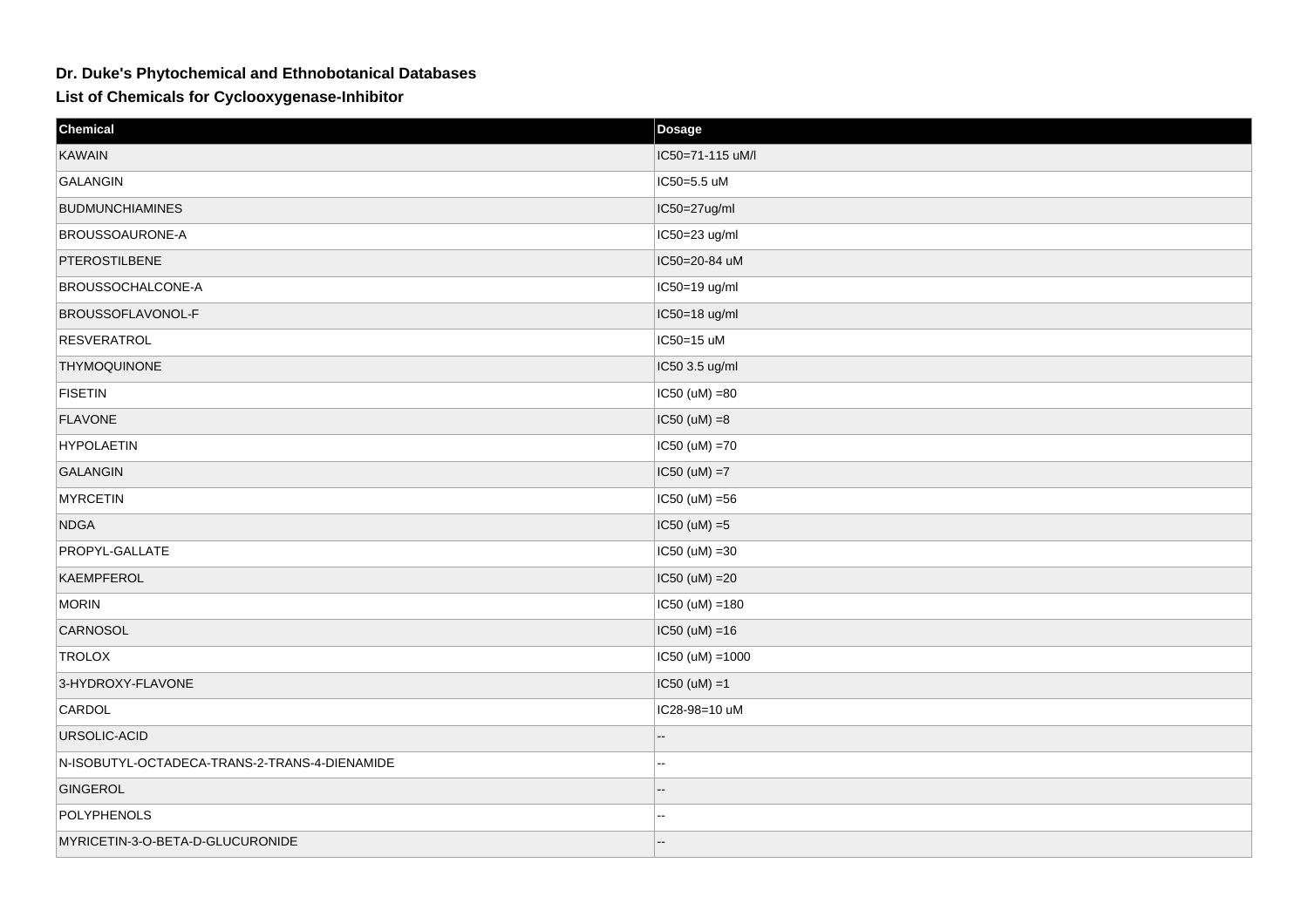| Chemical                                                  | Dosage |
|-----------------------------------------------------------|--------|
| CIS-N-PROPYLSULPHINOTHIOIC-ACID-S-1-PROPENYLESTER         |        |
| <b>CEPAENE</b>                                            |        |
| <b>SHOGAOL</b>                                            |        |
| NORDIHYDROGUAIARETIC-ACID                                 |        |
| APIGENIN                                                  |        |
| N-ISOBUTYL-HEXADECA-TRANS-2-TRANS-4-DIENAMIDE             |        |
| PARTHENOLIDE                                              |        |
| TRANS-TRANS-5-ETHYL-4,6,7-TRITHIA-2,8-DECADIENE-4-S-OXIDE |        |
| TANNIN                                                    |        |
| <b>BERBERINE</b>                                          |        |
| N-2'-METHYL-BUTYL-DECA-TRANS-2-TRANS-4-DIENAMIDE          |        |
| <b>ZINGERONE</b>                                          |        |
| TRANS-RESVERATROL                                         |        |
| PENTAGALLOYL-GLUCOSE                                      |        |
| TRANS-5-ETHYL-4,6,7-TRITHIA-2-DECENE-4-S-OXIDE            |        |
| <b>EVODIAMINE</b>                                         |        |
| CATECHIN                                                  |        |
| GAMMA-TOCOPHEROL                                          |        |
| <b>AJOENE</b>                                             |        |
| (-)-EPIGALLOCATECHIN-GALLATE                              |        |
| N-ISOBUTYL-TETRADECA-TRANS-2-TRANS-4-DIENAMIDE            |        |
| <b>BUTYLIDENE-PHTHALIDE</b>                               |        |
| GALLIC-ACID                                               |        |
| TRANS-N-PROPYLSULPHINOTHIOIC-ACID-S-1-PROPENYLESTER       |        |
| <b>HUMULONE</b>                                           | ш.     |
| CIS-METHYLSULPHINOTHIOIC-ACID-S-1-PROPENYLESTER           |        |
| SALICYLIC-ACID                                            |        |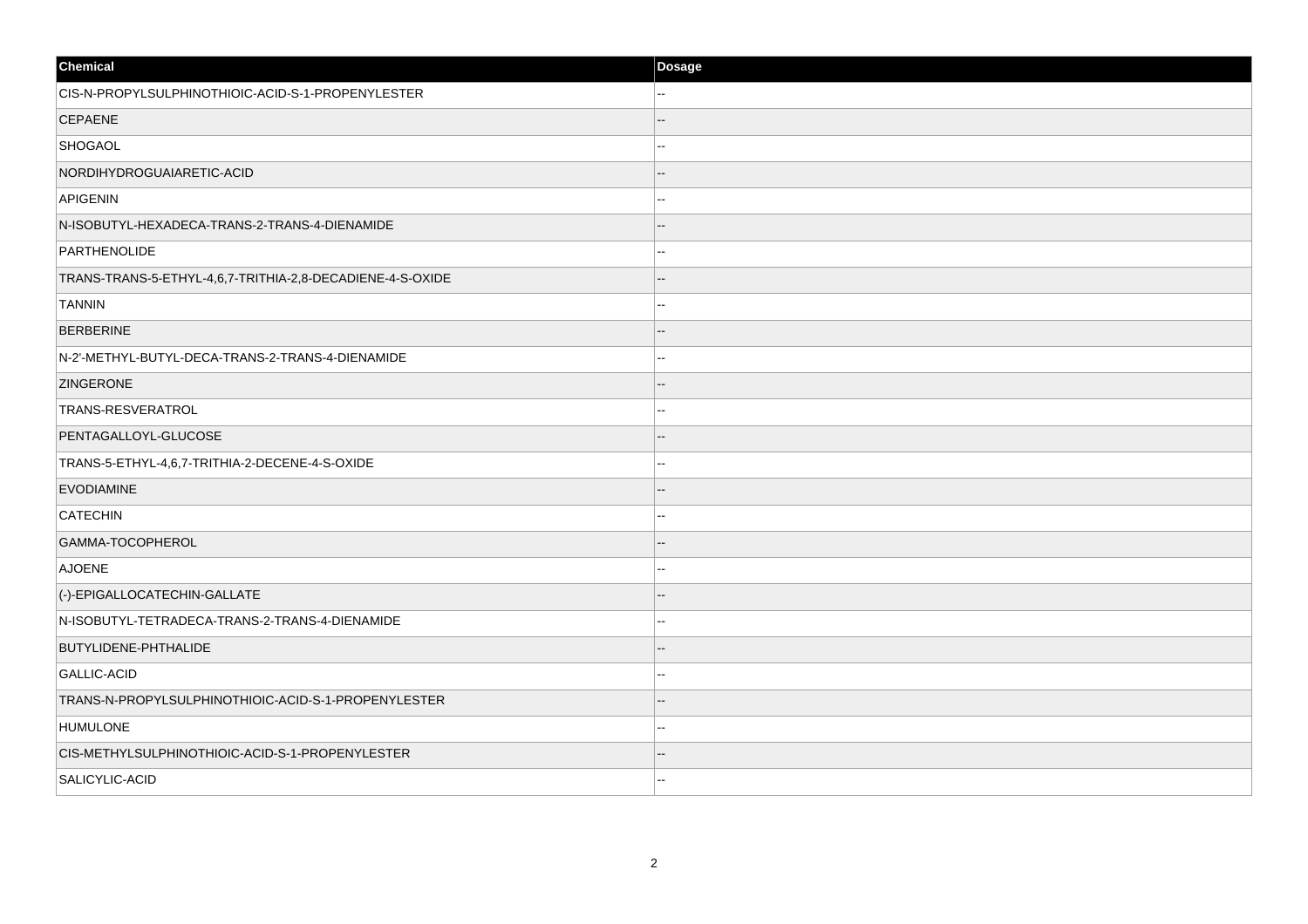| Chemical                                          | Dosage |
|---------------------------------------------------|--------|
| (+)-CATECHIN                                      | --     |
| N-ISOBUTYL-OCTA-TRANS-2-TRANS-4-DIENAMIDE         |        |
| <b>HESPERIDIN</b>                                 |        |
| OLEANOLIC-ACID                                    | --     |
| N-PROPYLSULPHINOTHIOIC-ACID-S-N-PROPYLESTER       |        |
| <b>CURCUMIN</b>                                   | --     |
| <b>BAICALEIN</b>                                  |        |
| N-ISOBUTYL-DODECA-TRANS-2-TRANS-4-DIENAMIDE       |        |
| (15:1)-CARDANOL                                   | --     |
| ISOLIQUIRITIGENIN                                 | --     |
| <b>URUSHIOL</b>                                   |        |
| <b>DIOSMIN</b>                                    | --     |
| <b>RUTAECARPINE</b>                               | --     |
| CINNAMALDEHYDE                                    | --     |
| <b>MELATONIN</b>                                  | --     |
| <b>BOSWELLIC-ACID</b>                             | --     |
| DIRCA-PHENOLIC-GLUCOSIDE-5                        |        |
| 6-GINGEROL                                        | --     |
| PUNICIC-ACID                                      |        |
| ALLICIN                                           |        |
| PELLITORINE                                       |        |
| ATRACTYLOCHROMENE                                 | --     |
| GALANGIN-3,5,7-TRIHYDROXYFLAVONE                  |        |
| TRANS-METHYLSULPHINOTHIOIC-ACID-S-1-PROPENYLESTER | --     |
| <b>EVODOL</b>                                     |        |
| (-)-EPIAFZELECHIN                                 |        |
| <b>CAPSAICIN</b>                                  |        |